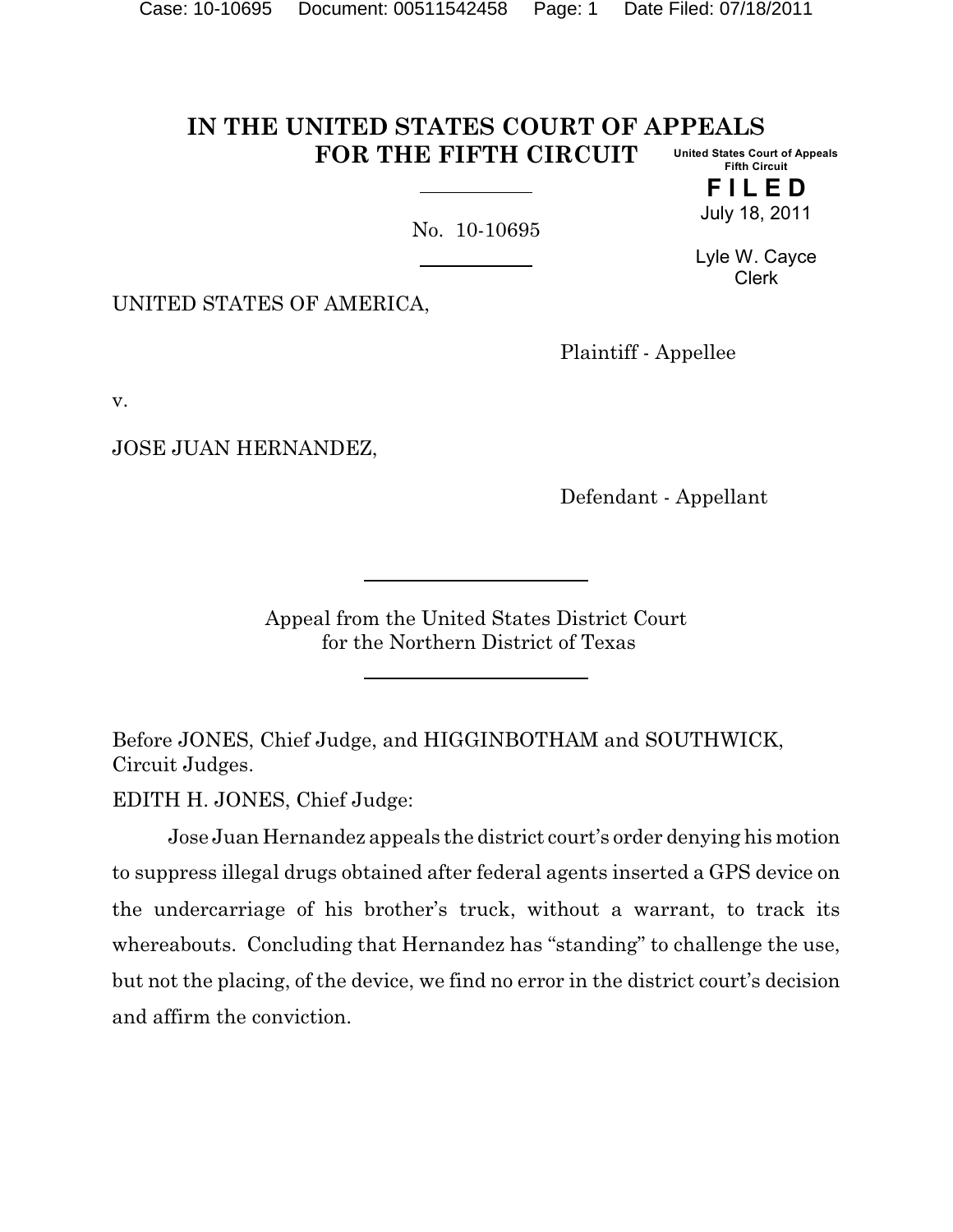#### **BACKGROUND**

In 2007, Drug Enforcement Administration agents began investigating the appellant's brother, Angel Hernandez ("Angel"), for suspected drug trafficking in the Dallas, Texas area. Through prior surveillance, the officers knew Angel drove a Chevrolet pickup truck in his drug trafficking operation. The truck was registered to Angel, and visual surveillance confirmed that Angel was the primary driver, although Angel's girlfriend also drove the truck on occasion.

Early in the morning of February 13, 2008, a DEA agent observed the truck parked on a public street in front of Angel's residence. Sometime between midnight and 4:00 a.m., an agent crawled under the back of the truck and attached a GPS tracking device to the undercarriage with a magnet. The agent did not have a warrant to attach or use the device. Soon afterward, the GPS began transmitting the truck's location to DEA officers in the Dallas Communication Center.

This unsophisticated battery-operated GPS device, known as a "slap-on tracker," was accurate to 50 yards, but could neither relay a precise address nor transmit a signal from an enclosed area like a garage. Instead of a continuous signal, the device emitted a "ping" at intervals ranging from 15 minutes to two hours.

Two days after the GPS was installed, DEA agents intercepted phone calls (pursuant to a warrant) between Angel and Jose Hernandez ("Hernandez"), the appellant here. The calls indicated that Hernandez was driving Angel's truck to a particular hotel in California to pick up drugs for the Texas operation. Using the GPS device, agents determined that Hernandez was driving the truck westbound on a highway. In California, DEA agents were informed of the transaction, located Hernandez's truck and conducted visual surveillance without the GPS.<sup>1</sup> The officers observed Hernandez load several packages onto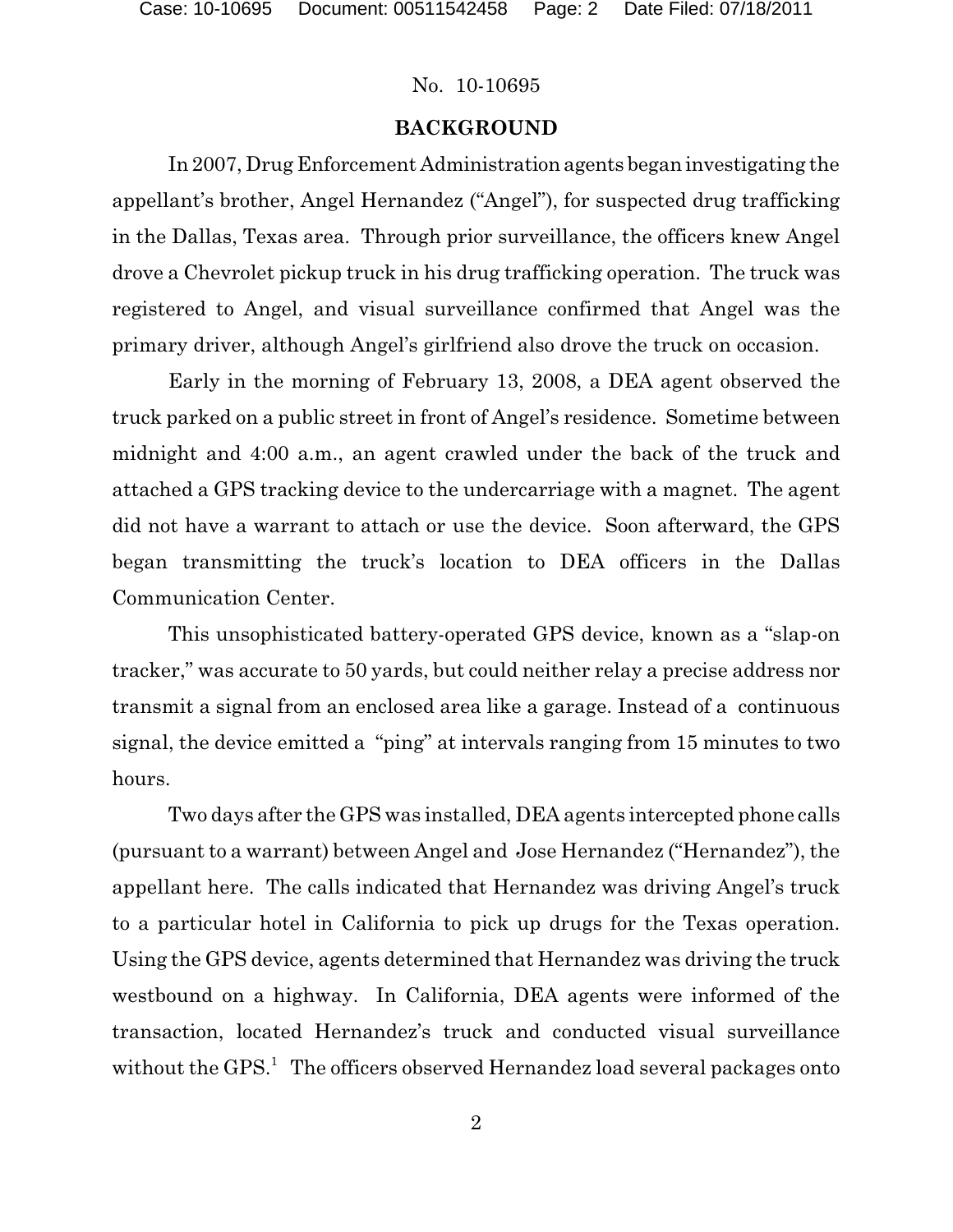the truck before leaving the hotel. They contacted local patrol officers who stopped Hernandez for traffic violations; he consented to a vehicle search that produced 20 pounds of methamphetamine hidden in the packages.

Hernandez was eventually charged in federal court with one count of conspiracy to possess with intent to distribute and distribution of a controlled substance in violation of 21 U.S.C. § 846. After seeking unsuccessfully to suppress the methamphetamine evidence, Hernandez entered a conditional plea agreement and was sentenced to 188 months imprisonment. He timely appealed. This court has jurisdiction pursuant to 28 U.S.C. § 1291.

## **DISCUSSION**

On appeal of a motion to suppress, "the district court's findings of facts are reviewed for clear error, viewing the evidence in the light most favorable to the government. The district court's conclusions of law are reviewed *de novo*. The panel may affirm the district court's decision on any basis established by the record." *United States v. Charles*, 469 F. 3d 402, 405 (5th Cir. 2006) (internal citations and quotation marks omitted).<sup>2</sup>

Hernandez argues that both the placement and the use of the GPS device independently violated his Fourth Amendment rights, requiring suppression of

 $1$  Indeed, the battery on the GPS device died soon after the officers established visual surveillance.

 $2^{\circ}$  The government contends that the issue whether the use of the GPS device violated Hernandez's Fourth Amendment rights should be subject to plain error review because in the district court proceedings, Hernandez challenged only the placement, and not the use, of the GPS device. The record belies this argument. At the suppression hearing, Hernandez's attorney explicitly challenged the legality of using the GPS to track Hernandez's movements as between public and private locations. That sufficiently preserved the error to justify *de novo* review. *Cf. United States v. Rose*, 587 F.3d 695, 703 (5th Cir. 2009).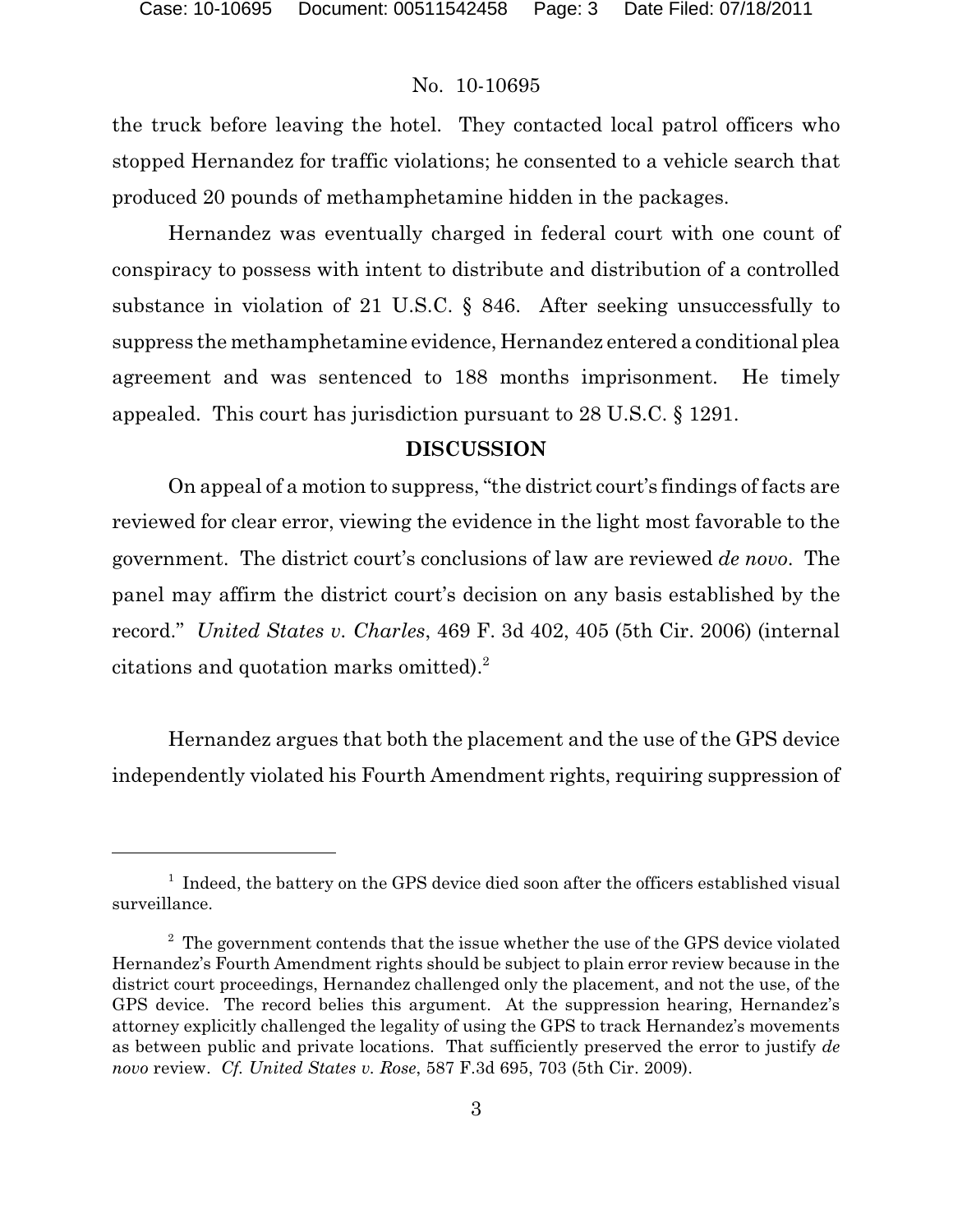the recovered drugs. A preliminary issue raised by the government, however, is whether Hernandez lacks "standing" to pursue these claims.

### **I. Standing**

The government contends that Hernandez does not have standing to challenge the placement or use of the GPS device because he had no reasonable expectation of privacy in the truck. The district court declined to decide whether Hernandez had standing.

Hernandez cannot claim the protection of the Fourth Amendment unless he "has a legitimate expectation of privacy in the invaded place." *Rakas v. Illinois*, 439 U.S. 128, 143 (1978). This requirement is typically referred to as "standing," although the term is used "for brevity's sake" and exists apart from the question of Article III standing. *See United States v. Pack*, 612 F.3d 341, 347 (5th Cir. 2010). Hernandez's expectation must be "personal[]" and "reasonable," and it must have "a source outside of the Fourth Amendment, either by reference to concepts of real or personal property law or to understandings that are recognized and permitted by society." *Minnesota v. Carter*, 525 U.S. 83, 88 (1998) (citations and internal quotations omitted). Standing does not require an ownership interest in the invaded area; in *Minnesota v. Olson*, 495 U.S. 91 (1990), for example, the Court recognized that an overnight guest in a home has a legitimate expectation of privacy in that home. Hernandez bears the burden of establishing standing. *See Rakas*, 439 U.S. at 130 n.1.

We conclude that Hernandez lacks standing to challenge the placement of the GPS device on his brother's truck. The truck was registered to Angel. Angel was the primary driver, but Hernandez was not a regular driver. When the GPS was attached, the truck was parked on the street at Angel's house, and nothing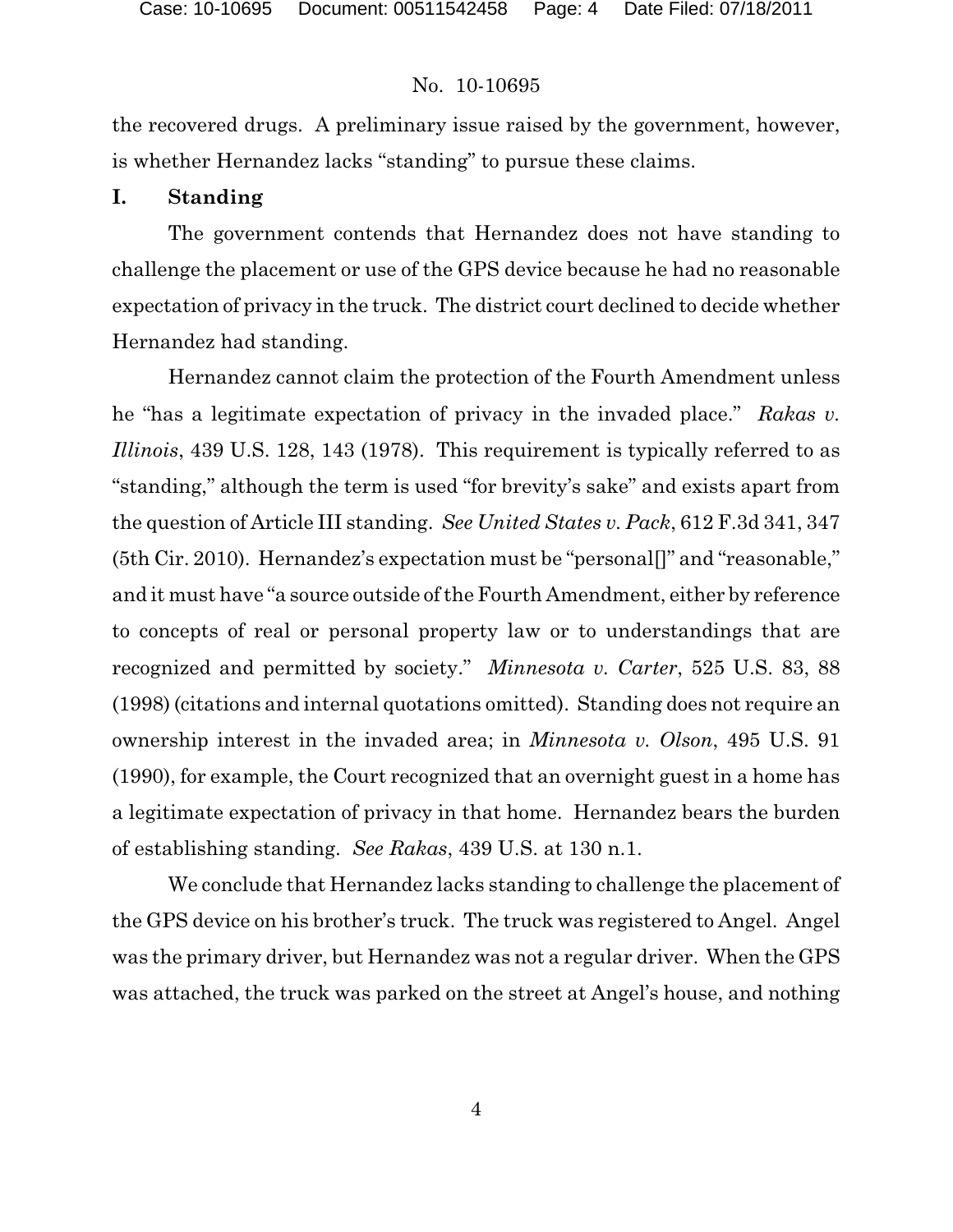in the record suggests that Hernandez had any possessory interest in that house.<sup>3</sup>

Moreover, the government did not place the GPS device with the intent of tracking Hernandez. (Angel, on the other hand, was under court-approved surveillance by wiretaps.) There is no suggestion that the government knew Hernandez would drive the truck to California on a drug run. Hernandez "has the burden of establishing that his own Fourth Amendment rights were violated by the challenged search or seizure." *Rakas*, 439 U.S. at 130 n.1. He has not demonstrated that he had "a legitimate expectation of privacy in the invaded place." *Rakas*, 439 U.S. at 143. Any expectation of privacy he might have is not based in "concepts of real or personal property law" or "understandings that are recognized and permitted by society." *Carter*, 525 U.S. at 88. Thus, Hernandez lacks standing to challenge the placement of the GPS device.<sup>4</sup>

 $3$  Hernandez argues that the truck was entitled to special Fourth Amendment protection because it was parked within the curtilage of a home. We reject that contention because a public street can never fall within a home's curtilage. We have held explicitly that a defendant's expectation of privacy is "substantially reduced" in a vehicle "parked in plain view, in a public place." *United States v. Michael*, 645 F.2d 252, 257-58 (5th Cir. 1981) (en banc). Angel's truck was parked on a public street, and therefore, was not within the curtilage of a home.

<sup>&</sup>lt;sup>4</sup> Even if Hernandez had standing to challenge the placement of the GPS device, there was no Fourth Amendment violation. Placing the GPS device under the car was not a search because a car's undercarriage "is thrust into the public eye, and thus to examine it does not constitute a search." *New York v. Class*, 475 U.S. 106, 114 (1986) (citations and quotation marks omitted). Other circuits, relying on *Class*, have held, for example, that no search existed when an officer "knelt down and looked under the car with a flashlight." *United States v. Rascon-Ortiz*, 944 F.2d 749, 750 (10th Cir. 1993).

Nor was the placement of the GPS device an unconstitutional seizure. A "'seizure' of property occurs when there is some meaningful interference with an individual's possessory interest in that property." *United States v. Karo*, 468 U.S. 705, 712 (1984) (internal quotations and citations omitted). Applying *Karo*, the Seventh Circuit has squarely rejected the notion that attaching a GPS device to a car's undercarriage constitutes a seizure. *See United States v. Garcia*, 474 F.3d 996-97 (7th Cir. 2007) ("The device did not affect the car's driving qualities, did not draw power from the car's engine or battery, did not take up room that might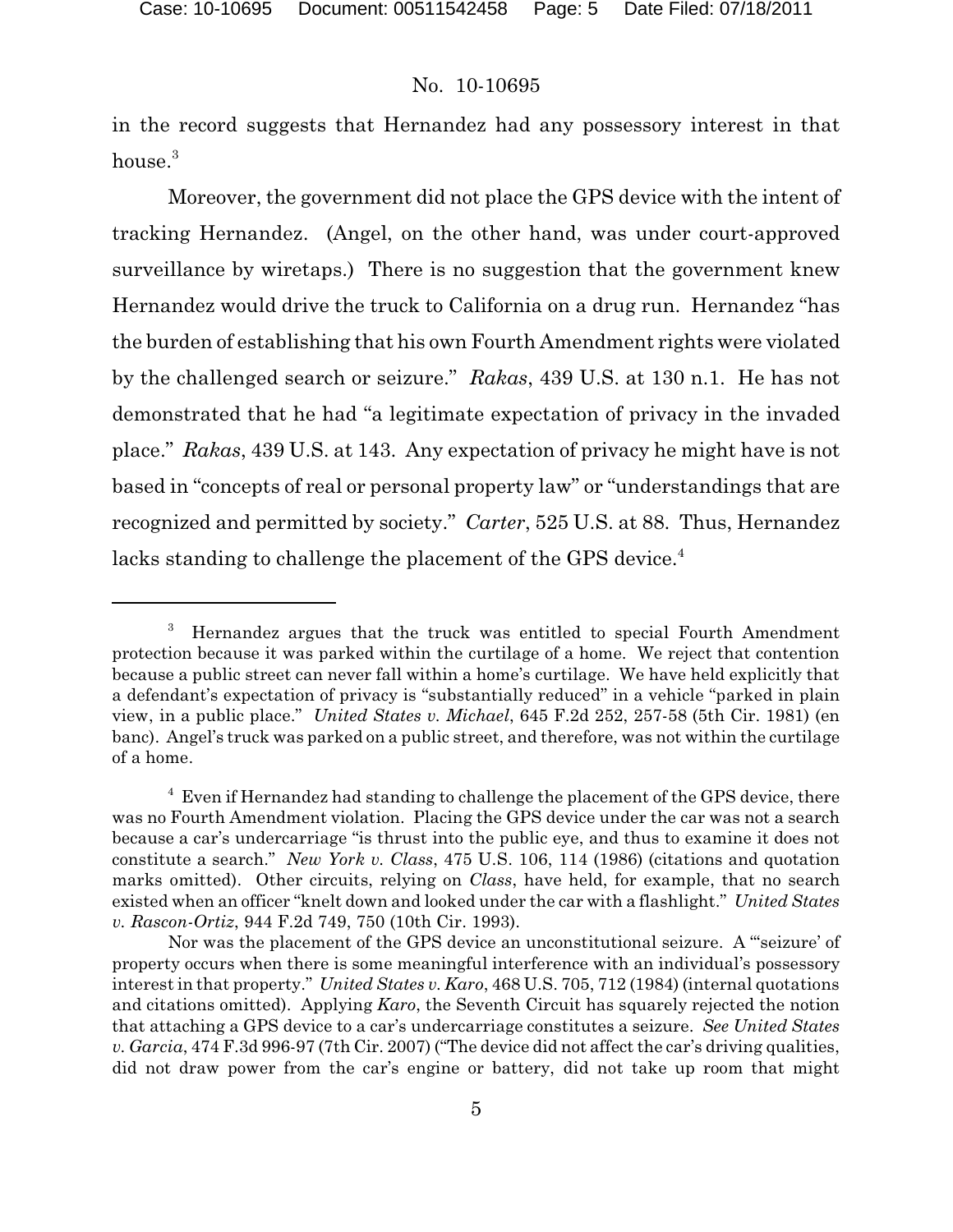However, Hernandez has demonstrated standing to challenge the use of the GPS device to follow the truck's path. The government does not dispute that Hernandez had permission to drive Angel's truck. This court held in *United States v. Lee* that "where a person has borrowed an automobile from another, with the other's consent, the borrower becomes a lawful possessor of the vehicle and thus has standing to challenge its search." 898 F.2d 1034, 1038 (5th Cir. 1990). *Lee*'s reasoning supports by analogy that Hernandez had an interest in the truck sufficient to confer standing to challenge the use of the tracking device.

## **II. Use of the GPS Device**

Hernandez asserts that the government's use of the hidden GPS to track his movements constituted an unconstitutional warrantless search. We disagree.

In *United States v. Michael*, 645 F.2d 252, 257-58 (5th Cir. 1981) (en banc), this court approved the warrantless use of a broadcasting beeper attached to the exterior of a rented van to track a suspect. The court relied on the lesser expectation of privacy that has historically been applied to motor vehicles, the relatively non-intrusive nature of the device's installation and use, and the fact that the agents had reasonable suspicion to believe the suspect was trafficking in illegal drugs. The beeper, in sum, "only aided the agents in the performance of their lawful surveillance." *Id*. Two years later, the Supreme Court held in *United States v. Knotts* that the use of an electronic beeper broadcasting its location from its placement inside a five gallon drum "was neither a 'search' nor a 'seizure' within the contemplation of the Fourth Amendment." 460 U.S. 276,

otherwise have been occupied by passengers or packages, did not even alter the car's appearance, and in short did not 'seize' the car in any intelligible sense of the word.").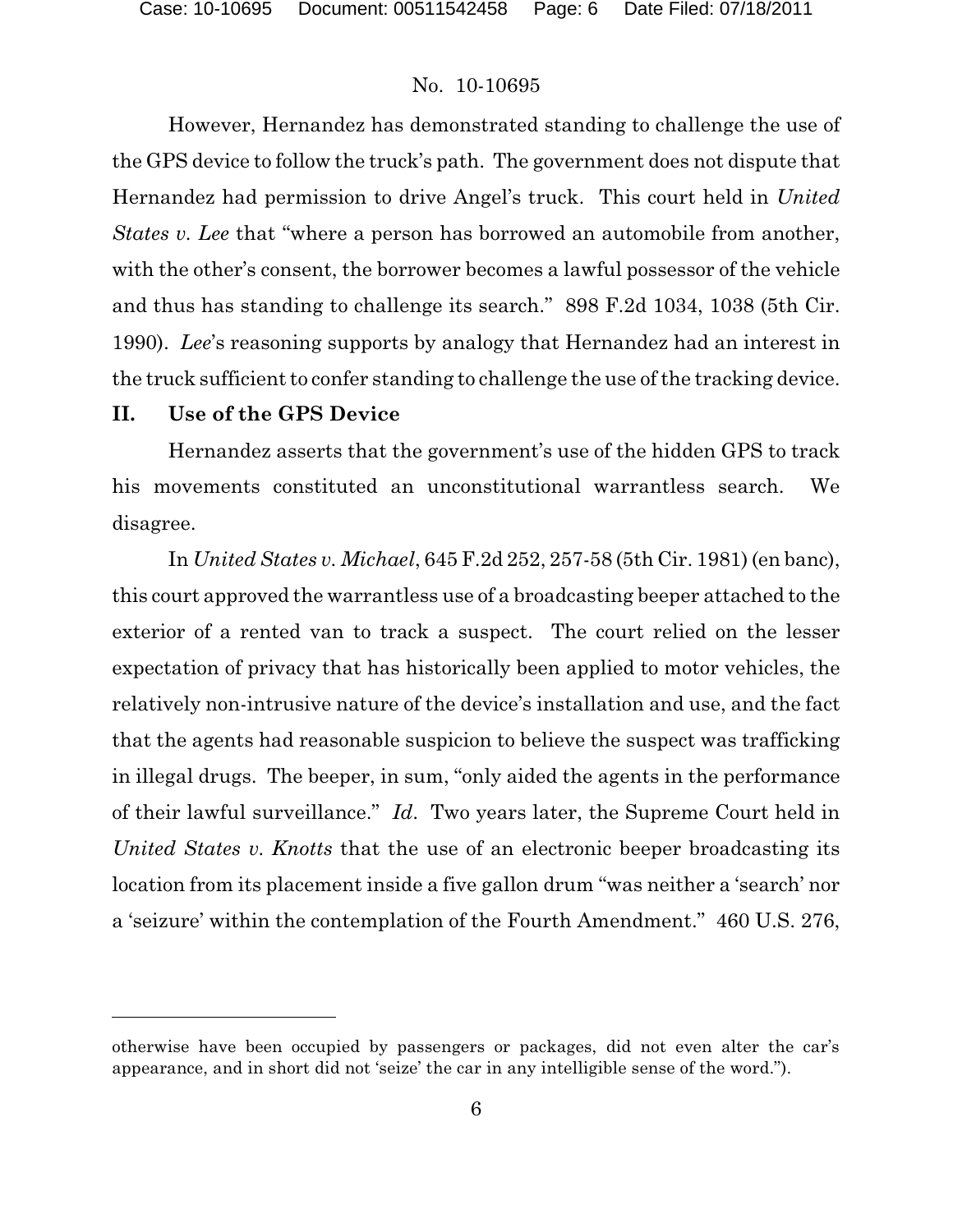285 (1983); see *United States v. Butts*, 729 F.2d 1514, 1518 n.4 (1984) (en banc) (acknowledging *Knotts*).

Recently, other circuits have held that the use of post-*Knotts* GPS technology to monitor a vehicle's movements is not a search governed by the Fourth Amendment. *See United States v. Cuevas-Perez*, \_\_\_ F.3d \_\_\_, 2011 WL 1585072 (7th Cir. Apr. 28, 2011); *United States v. Pineda-Moreno*, 591 F.3d 1212 (9th Cir. 2010); *United States v. Garcia*, 474 F.3d 994 (7th Cir. 2007). And the Eighth Circuit has noted that "when police have reasonable suspicion that a particular vehicle is transporting drugs, a warrant is not required when, while the vehicle is parked in a public place, they install a non-invasive GPS tracking device on it for a reasonable period of time." *United States v. Marquez*, 605 F.3d 604, 609-10 (8th Cir. 2010).

The only arguably contrary authority arises from the D.C. Circuit, which concluded that *extensive* GPS monitoring of a subject's movements over the course of a month does constitute a search because "the likelihood a stranger would observe all those movements is not just remote, it is essentially nil." *United States v. Maynard*, 615 F.3d 544, 560 (D.C. Cir. 2010), cert granted, \_\_\_\_ U.S. \_\_\_\_. *Maynard* concluded, in other words, that even though GPS monitoring of an individual trip is not a search, the aggregated monitoring of a suspect's daily comings and goings somehow becomes a search. Regardless of our theoretical concern about continuous GPS monitoring, *Maynard* is easily distinguished because here, Hernandez's movements were recorded over a single cross-country trip. He was not subject to continuous, around-the-clock electronic surveillance over the extended period of time that concerned the *Maynard* court.

Hernandez attempts to distinguish the GPS device from the beepers at issue in *Knotts* and *Michael*. He suggests that GPS monitoring is more intrusive